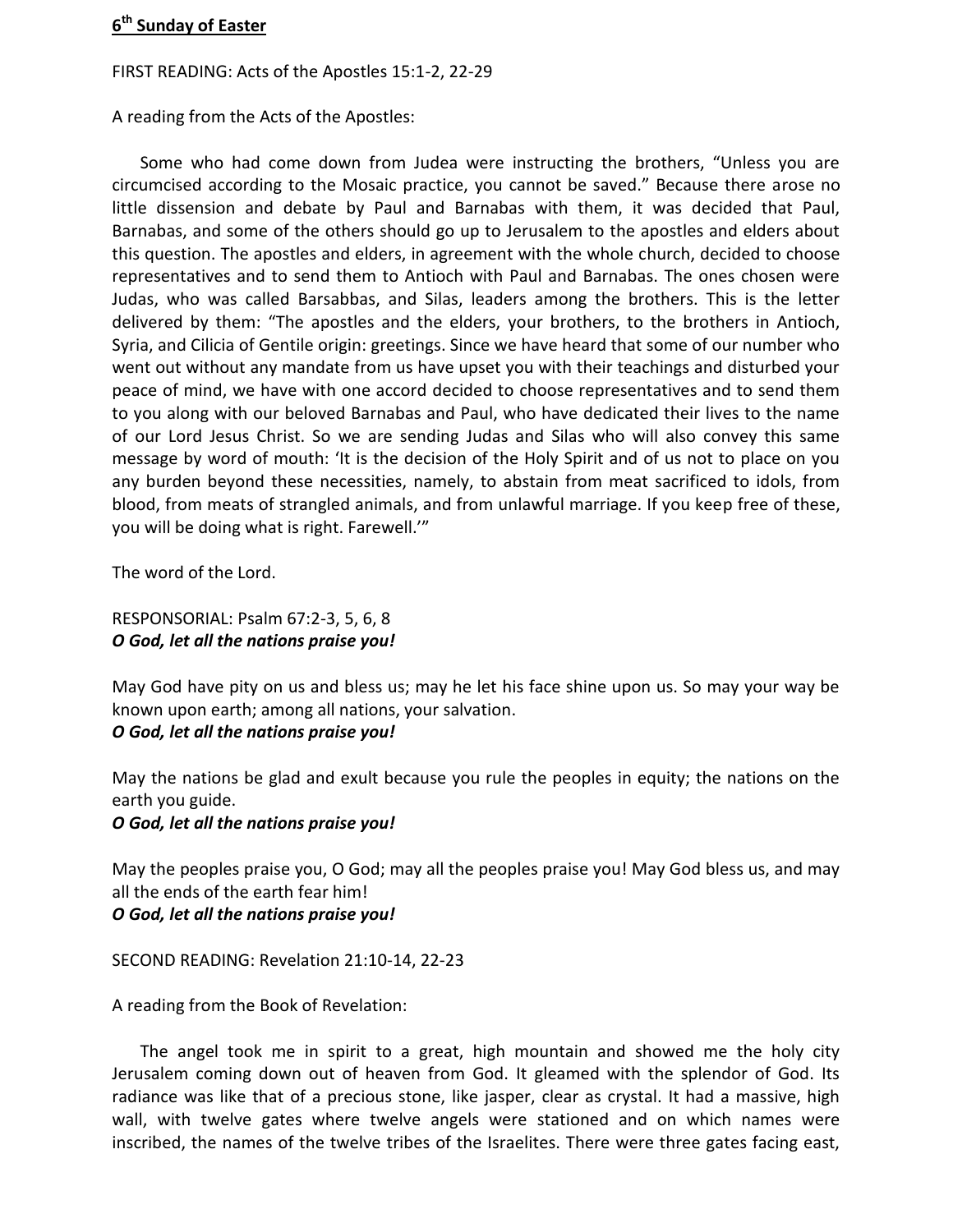three north, three south, and three west. The wall of the city had twelve courses of stones as its foundation, on which were inscribed the twelve names of the twelve apostles of the Lamb. I saw no temple in the city for its temple is the Lord God almighty and the Lamb. The city had no need of sun or moon to shine on it, for the glory of God gave it light, and its lamp was the Lamb.

The word of the Lord.

GOSPEL: John 14:23-29

+ A reading from the holy Gospel according to John:

Jesus said to his disciples: "Whoever loves me will keep my word, and my Father will love him, and we will come to him and make our dwelling with him. Whoever does not love me does not keep my words; yet the word you hear is not mine but that of the Father who sent me. "I have told you this while I am with you. The Advocate, the Holy Spirit, whom the Father will send in my name, will teach you everything and remind you of all that I told you. Peace I leave with you; my peace I give to you. Not as the world gives do I give it to you. Do not let your hearts be troubled or afraid. You heard me tell you, 'I am going away and I will come back to you.' If you loved me, you would rejoice that I am going to the Father; for the Father is greater than I. And now I have told you this before it happens, so that when it happens you may believe."

The Gospel of the Lord.

## **Reflection for the 6th Sunday of Easter**

For many years, pastors and staff members have used the term collaboration. What it means, in practice, is to come to a consensus. A consensus is a choice of action enacted by mutual agreement or one with which all can live. It's not always an easy approach. This is what we have witnessed in this passage from Acts. The Christian community in Antioch faced a problem. Should Christians have to adopt Judaic Law and practices in order to become members of the Church? Up until the time of this event, most Christians, like Paul, Peter and James were Jews. In Paul's letters he wrote that he was a faithful, practicing Jew and a Pharisee. Jesus himself in the Gospel stated the same and said, "Do not suppose that I have come to abolish the law and the prophets; I did not come to abolish, but to complete." (Matthew 5:17 The Revised English Bible)

This problem was a big one. This dealt with the nature of salvation at the heart of the gospel. The main point had to do with the issue of initiation. Was baptism by water and the Spirit enough? Was circumcision necessary too? In Judaism, for men only, it was the mark, or scar, of being Jewish. Faith was the key for the covenant between God and people. Removal of a man's foreskin had to do with tribal initiation not a religious one. True, one's faith can lead people to live in certain ways, but in the gospel, what does it take to be saved?

This is what Jesus, himself, said, "God so loved the world that he gave his only Son, that everyone who has faith in him may not perish but have eternal life." (John 3:16 REB) Faith is all people need to be saved. How do people come to faith? He also said, "No one can come to me unless he is drawn by the Father who sent me; and I will raise him up on the last day." (John 6:44 REB) It is by the grace of God that brings people to faith, a gift. How do people know they are saved? Jesus also gave one command, "I give you a new commandment: love one another; as I have loved you, so you are to love one another. If there is this love among you, then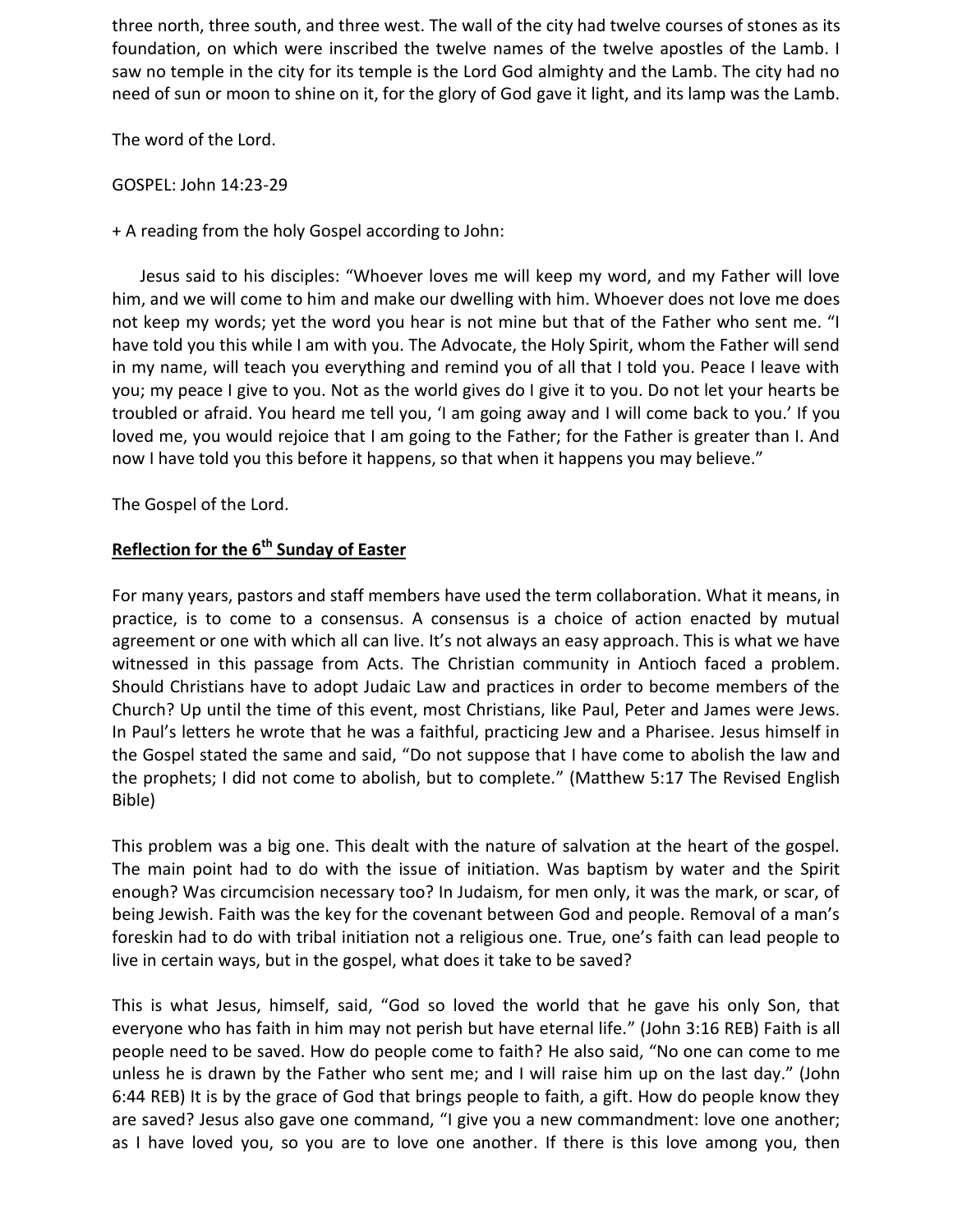everyone will know that you are my disciples." (John 13: 34-35 REB) It is in this setting that Jesus has saved us. We need nothing else.

I mentioned collaboration as I began. How did the Church arrive at a decision? They discussed and debated the issues. The local Church in Antioch widened the circle of such to include the Church in Jerusalem. There, the apostles, elders and members discussed, debated and prayed. The Church was growing beyond the borders of Palestine and the Jewish people and into pagan territory and the lives of Gentiles. The very early believers had hoped that all Jews would come to faith in Jesus; that hadn't happened. The Church became more and more Gentile in membership. Weighing all their options, the Church maintained that the words of Jesus were good on their own for salvation. Having faith and witnessing to it has been our way ever since. This had been a collaborative consensus. When we, as Catholics, believe in infallibility, it is based on this. The pope will promulgate what the Church, together, has come to believe and live. It is the entire membership led by the Holy Spirit that will never fail.

The decision also included some aspects of Judaic Law. There were considerations of marriage and diet. These dealt with the practical life in the Church between Jews and Gentiles. Let me give an example. I have friends who are alcoholics in recovery. Some have been so for years and some not so long. When I go out to dinner, I may have a scotch or a beer and I enjoy wine with my meal. As much as I like to eat fine food, I enjoy the company of others more. I will always ask those in recovery if they mind if I have an alcoholic beverage. Some I know don't mind, but others do. I am always mindful of that for I don't need to drink to enjoy a supper with friends. That's the context of the few stipulations tacked on at the end of the letter. Now that the Church is nearly all Gentile, they don't matter so much.

The process of this decision is important to note. It was communal; all had a role and voice. Prayer was essential; with the Holy Spirit they were able to discern the course of action. Their discernment was based on the gospel and Jesus words. Faith, love and salvation are all gifts of God. The Church's path has led directly to us. We can all learn a lot from this passage to guide us as the Church, especially as we form a new parish. Together in Christ and guided by the Spirit, we will not fail. We may stumble and bumble as did the early Church, but in God there is the forgiveness of our missteps and sins. This is good news as we embark on this endeavor with no other safety net and not knowing what we're doing. The Holy Spirit walks with us.

Once in a while, people will remark about what they think is their ideal church building. Often what they describe can sound like elements of this passage from Revelation. Ornate, gothic structures for centuries have been the ideal. While in many of the ancient cathedrals of Europe can be grand and lofty, many are devoid of much opulence. I was baptized and raised in St. Benedict Parish on the north side of Chicago. As a kid, it was filled with what we all assumed to be marble pillars, statues, altar rail, altar and pulpit. Gold leaf seemed to be everywhere. Frescoes adorned the walls and ceiling. Stained glass let in dazzling light. However, much was illusion.

There were no frescoes; all the paintings were on canvas that was papered to the walls. All the marble pillars were, in fact painted plaster; as were the altar, pulpit and stands for the statues. I knew the artist who marbleized them. The statues and altar rail were the only things of marble. The gold doors on the rail and on the tabernacle were made of brass. In 1966-67, we remodeled. The canvas paintings were taken down. From years of paraffin wax smoke, to restore them was too expensive.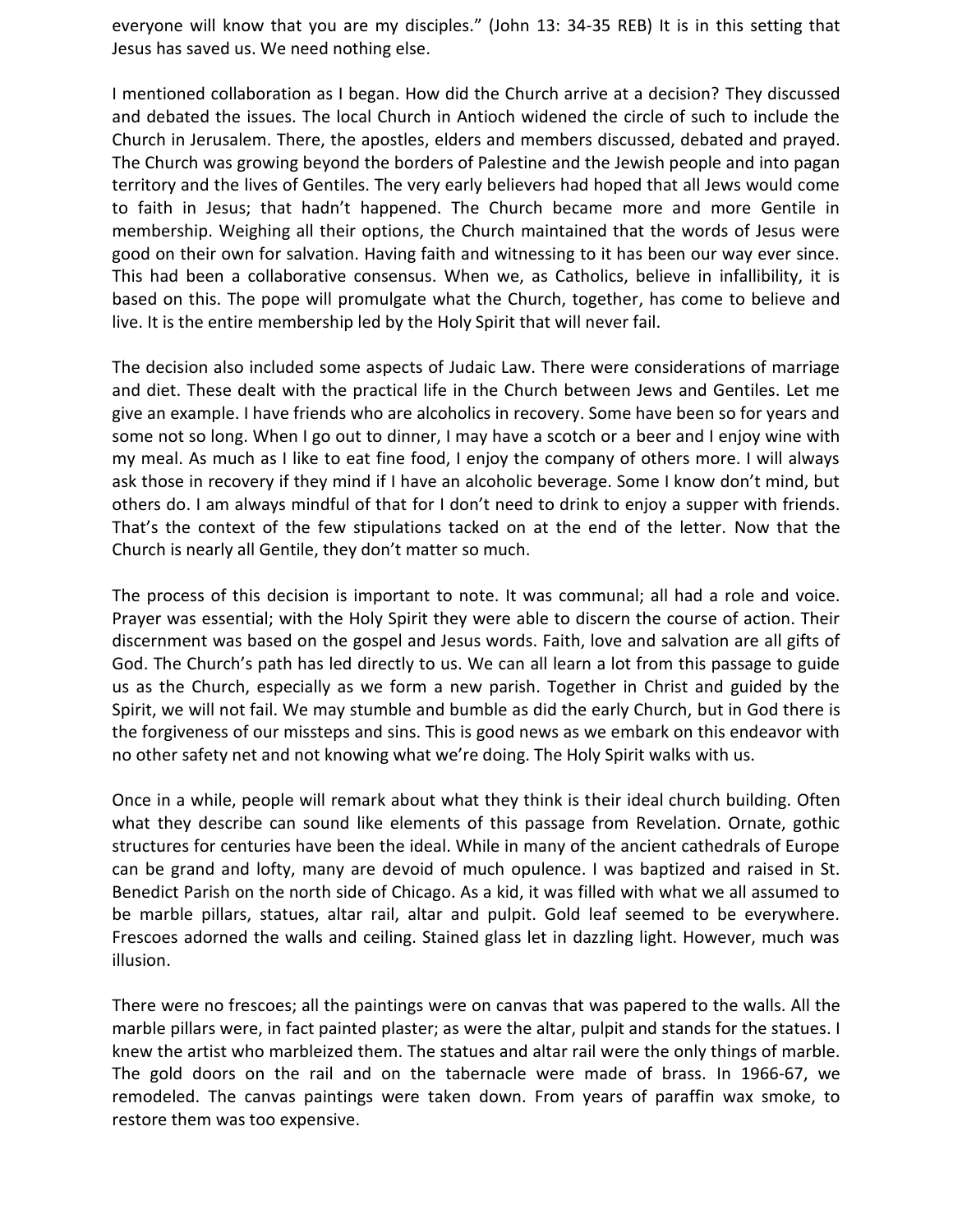The original artist who marbleized the plaster pillars didn't have the control in his hands any more and it had become a lost art. The statues became less prominent and the altar rail was removed. In the pulpit and old altar's place was a new marble pulpit and marble altar. Many parishioners hated the renovations. My grandmother put in her will that she would not be buried from there. She wasn't. However, I always liked what they did. When I had my first mass there in 1979, my deacon, master of ceremonies and I remarked how well the church was laid to accommodate liturgy and ritual.

It's never about how any given church looks that's important, it's about what happens there that is. The congregation gathers together in Christ. Together we hear God's Word. Together we receive Jesus' Body and blood. In gathering we become Jesus Church, his mystical body. God feeds us in scripture and sacrament. There we glimpse God's glory in our community in what is essentially a meeting space. There we meet one another and Jesus. My father, a WWII vet, remarked often that during the war, his most powerful experience of Church was mass celebrated on the hood of a jeep. I have carried the memory of my father's words my entire life and am awed by the way the Spirit can work; simply and with humility. I find the grandeur of God can manifest in subtlety.

I mention this in light of today's reading from revelation. John again has tried to describe with words and symbolic images what is indescribable; the vastness of the Kingdom of God. Filled with special effects, he has tried to convey what none of us have faced; the glory of God. Why the number twelve? Why the number three? They weren't John's lucky or favorite numbers. There were twelve tribes of Jacob, also known as Israel. Jacob had twelve sons from whom descended a great nation and religion. There were twelve apostles who acted in Jesus mission to preach the Gospel to all people. He made the connection between God's chosen nation and God's nation by faith in Jesus. The faith of Jesus is based on the faith and promise to God's people, Israel. We are the new Israel. Why are there three gates for each entrance into God's people? Think the Trinity, the three in one in mystery.

Who is at the Church's heart? In whose name do we gather? The sacrificial Lamb of God, once slain but alive, now, forever! It is Jesus who is the heart of the Church. We used to pray this mystery of faith, "Christ has died; Christ is risen; Christ will come again." It shows that Jesus remains with us, that Jesus is present to the Father and will return to establish God's Kingdom all at the same time. The Church's heart is at the same time fully human and fully divine. To gather we need no temple for God lives in each of us. We become the Church of Jesus when we gather. It's the gathering together and not the place where it does that is important. We don't go to Jesus; Jesus comes to us.

As I have gotten older, I don't see so well at night or in the dark. We have very dim lighting in the church, especially at the altar. It would be wonderful if John's words, at mass, were literal. Also as I have gotten older, I find more insight into scripture. This is partly due to a lifetime of my prayer and study of it but mostly by the grace of God and the power and guidance of the Holy Spirit. The Spirit is the only illumination we need. What comes out of heaven from God is an ongoing process that will continue until Jesus returns with God's Kingdom.

This is not to say that revelation continues. God spoke God's Word in Jesus. The Word has spoken fully. Jesus revealed the Father to us. Jesus has saved us once and for all. We have all the faith we need for salvation; in God and in Jesus. There is no more salvation available to us. Yet our faith will continue to deepen as we live life. When I go back and read my former reflections on the same readings, my discernment of their meaning is not the same. When we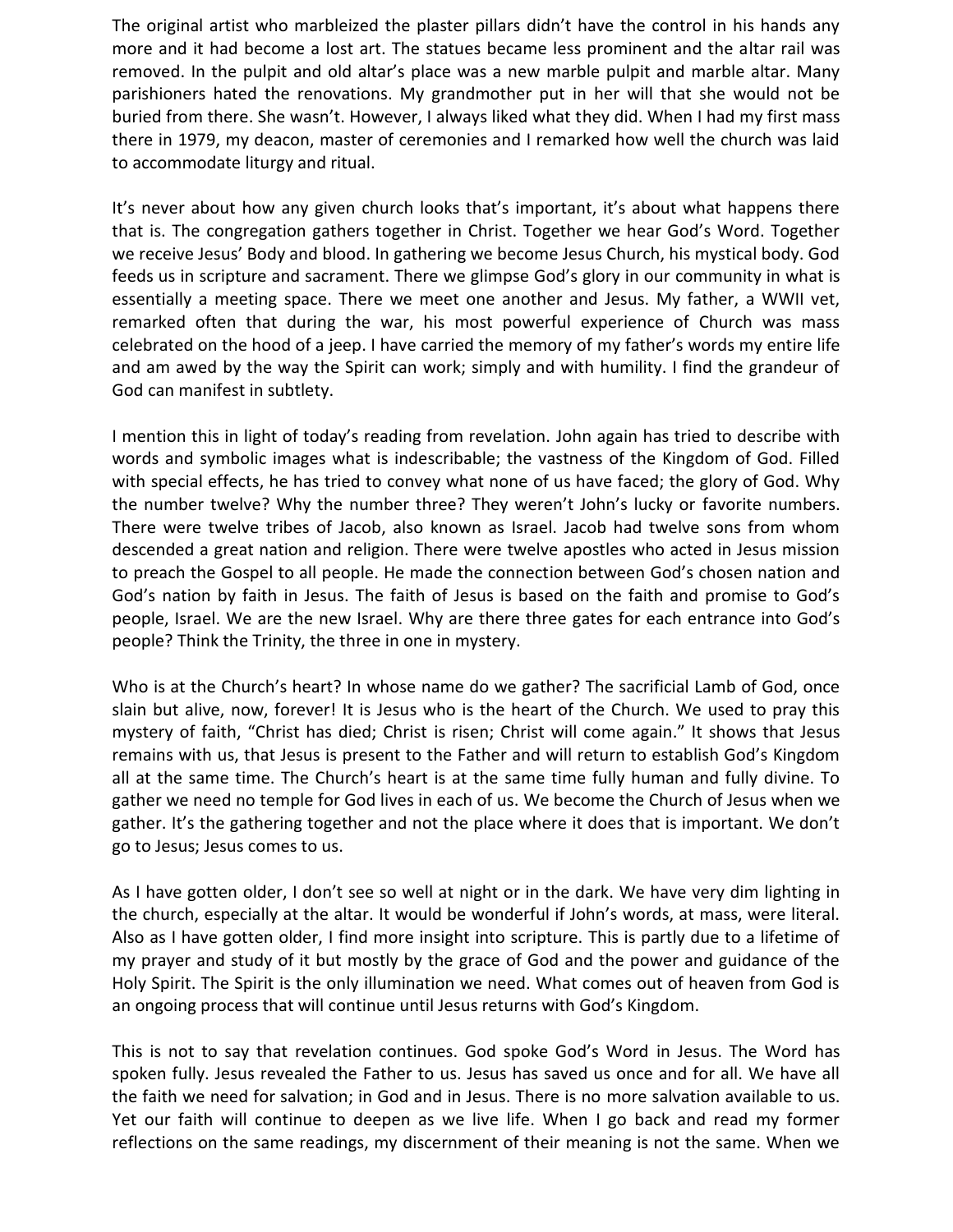sin, God will forgive us. God draws us more closely, through all we do and say. One day that will end when we die and return to be one with God forever. Salvation has happened but continues to unfold as we seek God who seeks us.

John's gospel has its own approach and language. It differs from the three synoptic gospels'. The synoptic approach is more succinct, "Love the Lord your God with all your heart, with all your soul, and with all your mind." That is the greatest, the first commandment. The second is like it: "Love your neighbor as yourself." (Matthew 22:37-39 REB) John says much the same thing over a few chapters and at the Last Supper. Last week Jesus told us to love one another. Because we love God, ourselves and one another, we have the living God of love within us. God doesn't dwell in a temple, church or shrine. Because we live, love and believe, God indwells with each of us and we are bound for salvation and to the life of God. Our relationship with God is, by nature, intimate and as unique as we are. We share God's Spirit as a result. In John's gospel, Jesus breathed on each of the disciples to receive it, as by the breath of God, Adam became a living being.

What of those who don't love God? In the first letter of John we read, "My dear friends, let us love one another, because the source of love is God. Everyone who loves is a child of God and knows God, but the unloving know nothing of God, for God is love." (1John 4:7-8 REB) Who does not love? Who isn't loved? Can we place those we love into the love of God? We are responsible to God for ourselves, not others. God has only children and not grandchildren through us. God works in God's own way and time. Each human being has come from God whether people know it or not.

Jesus' promise of peace comes from all of this. The world may go to hell in a hand basket. Our life may be on the verge or in the midst of chaos. Wars may rage around us. Where is this peace? Not as the world gives peace. Consider the context of this gospel and Jesus' words. This is part of Jesus' "Farewell Discourse" to the Eleven. Jesus is saying goodbye to the lads. He is about to be arrested, tried by a kangaroo court, nearly beaten to death and lynched being strange fruit hanging from a tree. This is not peace either, by the world's standard or ours. Execution as a criminal would not be my choice of a future.

Yet, Jesus faced it. His was peace. He knew and did what the Father sent him to do. As God's son, Jesus did the father's will. That was Jesus' peace; the Father and he were one. Peace was the will and presence of God in which was Jesus strength. Amid the Passion, Jesus knew peace. Jesus does have and advantage. He is fully human and fully divine. We have an advantage too. God's life lives in us. God is only a thought away. Peace is in God. We can find peace within us. Sometimes self doubt and self reproach can make peace elusive; we are, after all, human. Where do we turn for healing and forgiveness? Could peace also be a result of turning to God?

I have a fond memory of the word paraclete. When I first heard it, as a kid, I assumed it was a bird. My aunt had a parakeet. All the images of the Holy Spirit, I had seen, were of a dove. It is a Greek word. It can mean to call one near, to come to one's aid, a healer or advocate. Helper is a good word too. However, advocate is the one our translation of the bible used. An advocate speaks to or for someone. It's also another word for a lawyer. I have a hard time to think of the Holy Spirit as Perry Mason. A lawyer does stand in court and represent a client. A lawyer's place is next to a client and is the client's voice in court. Does the Spirit represent us to God and God to us?